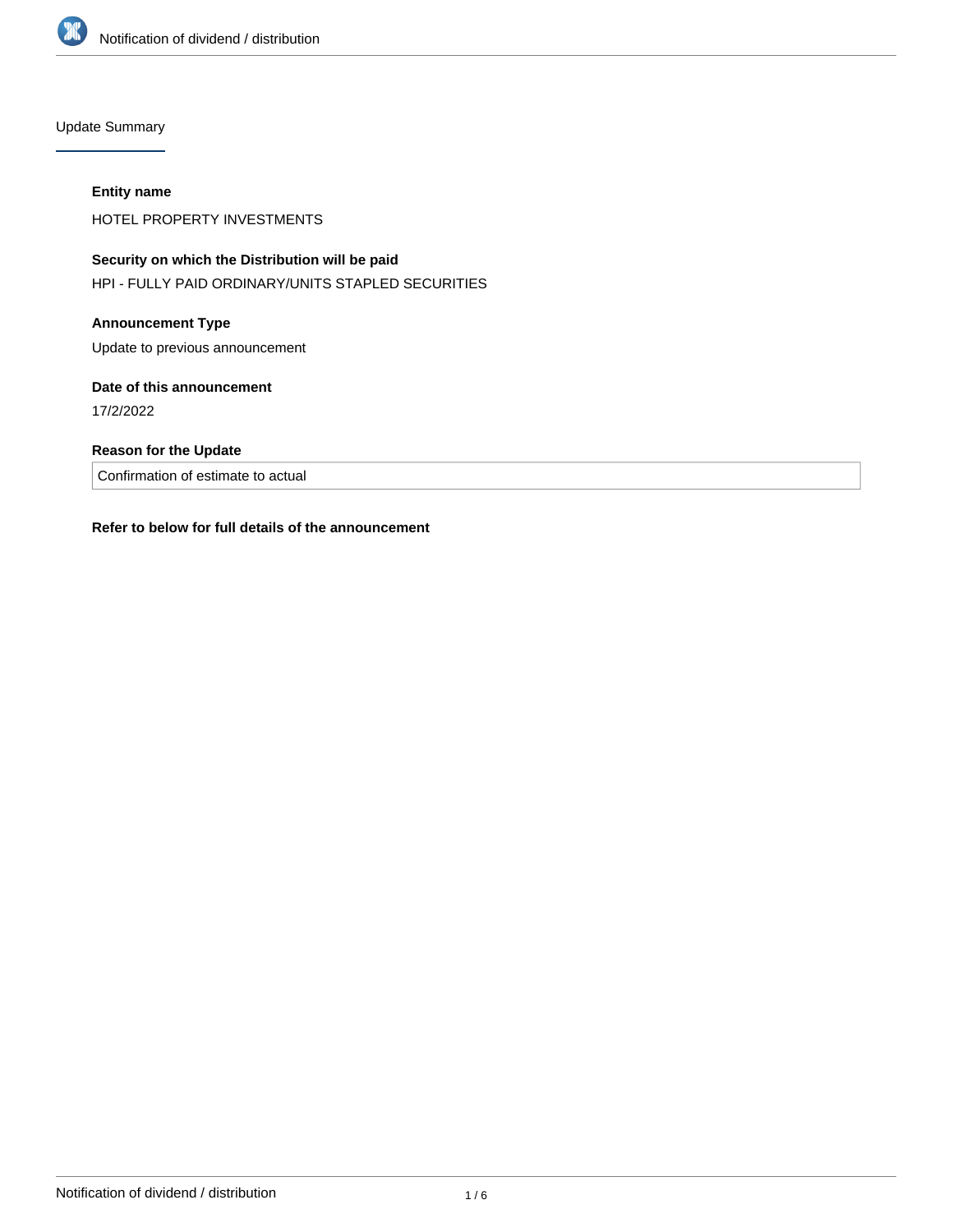

Announcement Details

Part 1 - Entity and announcement details

#### **1.1 Name of +Entity**

HOTEL PROPERTY INVESTMENTS

# **1.2 Registered Number Type** ABN

**Registration Number**

25010330515

**1.3 ASX issuer code**

HPI

#### **1.4 The announcement is**

Update/amendment to previous announcement

#### **1.4a Reason for update to a previous announcement**

Confirmation of estimate to actual

#### **1.4b Date of previous announcement(s) to this update**

17/12/2021

#### **1.5 Date of this announcement**

17/2/2022

# **1.6 ASX +Security Code**

HPI

# **ASX +Security Description**

FULLY PAID ORDINARY/UNITS STAPLED SECURITIES

Part 2A - All dividends/distributions basic details

## **2A.1 Type of dividend/distribution** Ordinary

#### **2A.2 The Dividend/distribution:**

relates to a period of six months

**2A.3 The dividend/distribution relates to the financial reporting or payment period ending ended/ending (date)** 31/12/2021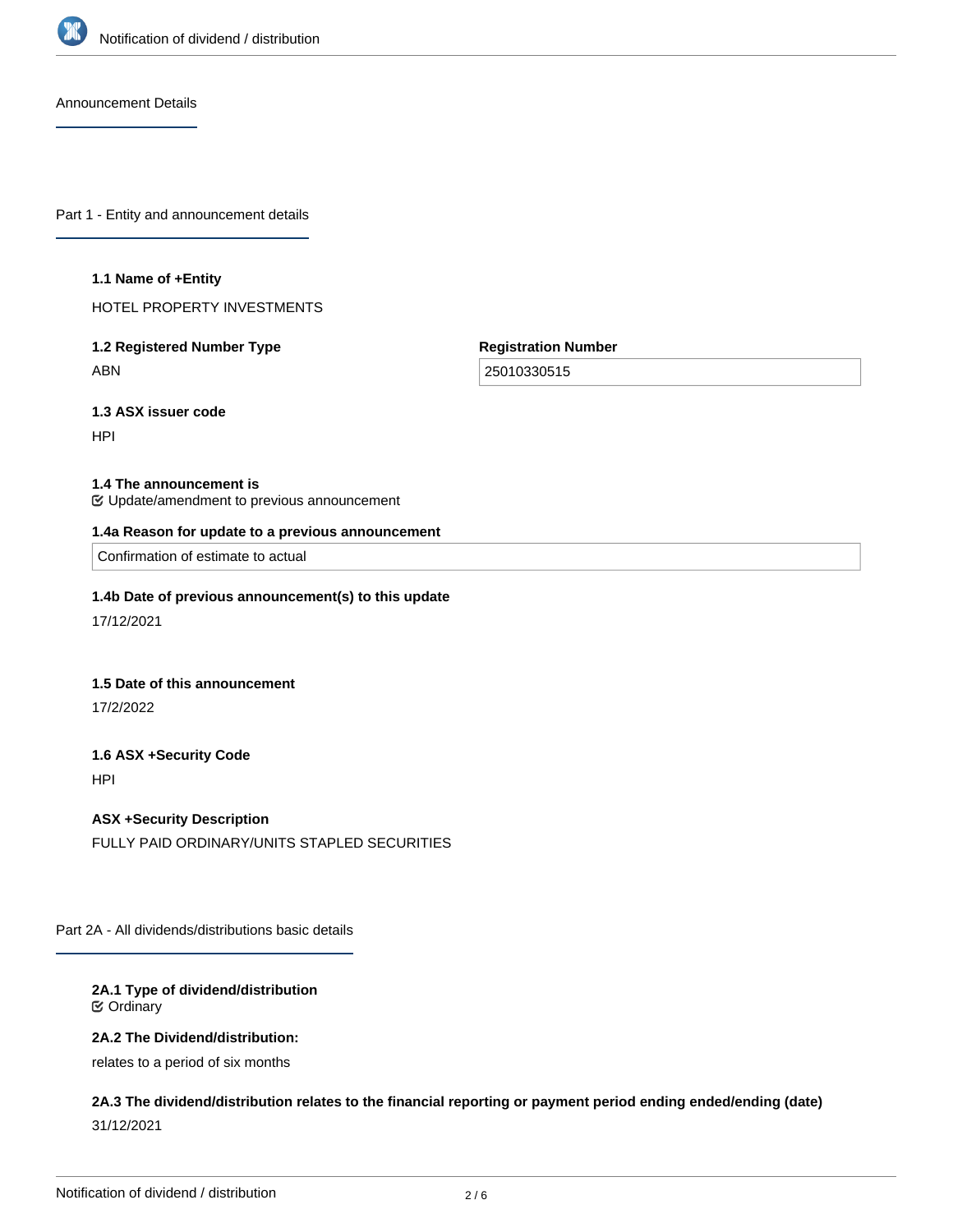

#### **2A.4 +Record Date**

31/12/2021

## **2A.5 Ex Date**

30/12/2021

#### **2A.6 Payment Date**

4/3/2022

**2A.7 Are any of the below approvals required for the dividend/distribution before business day 0 of the timetable?**

- **•** Security holder approval
- **Court approval**
- **Lodgement of court order with +ASIC**
- **ACCC approval**
- **FIRB approval**
- $\bullet$ **Another approval/condition external to the entity required before business day 0 of the timetable for the dividend/distribution.**

No

**2A.8 Currency in which the dividend/distribution is made ("primary currency")**

AUD - Australian Dollar

**2A.9 Total dividend/distribution payment amount per +security (in primary currency) for all dividends/distributions notified in this form**

**Estimated or Actual?** Actual

AUD 0.10200000

**2A.10 Does the entity have arrangements relating to the currency in which the dividend/distribution is paid to securityholders that it wishes to disclose to the market?** No

**2A.11 Does the entity have a securities plan for dividends/distributions on this +security?** We have a Dividend/Distribution Reinvestment Plan (DRP)

**2A.11a If the +entity has a DRP, is the DRP applicable to this dividend/distribution? K** Yes

**2A.11a(i) DRP Status in respect of this dividend/distribution**

Full DRP

**2A.12 Does the +entity have tax component information apart from franking?** Yes

Part 3A - Ordinary dividend/distribution

**3A.1 Is the ordinary dividend/distribution estimated at this time?** No

**3A.1a(i) Date that actual ordinary amount will be Estimated or Actual?**

**3A.1a Ordinary dividend/distribution estimated amount per +security** AUD 0.10200000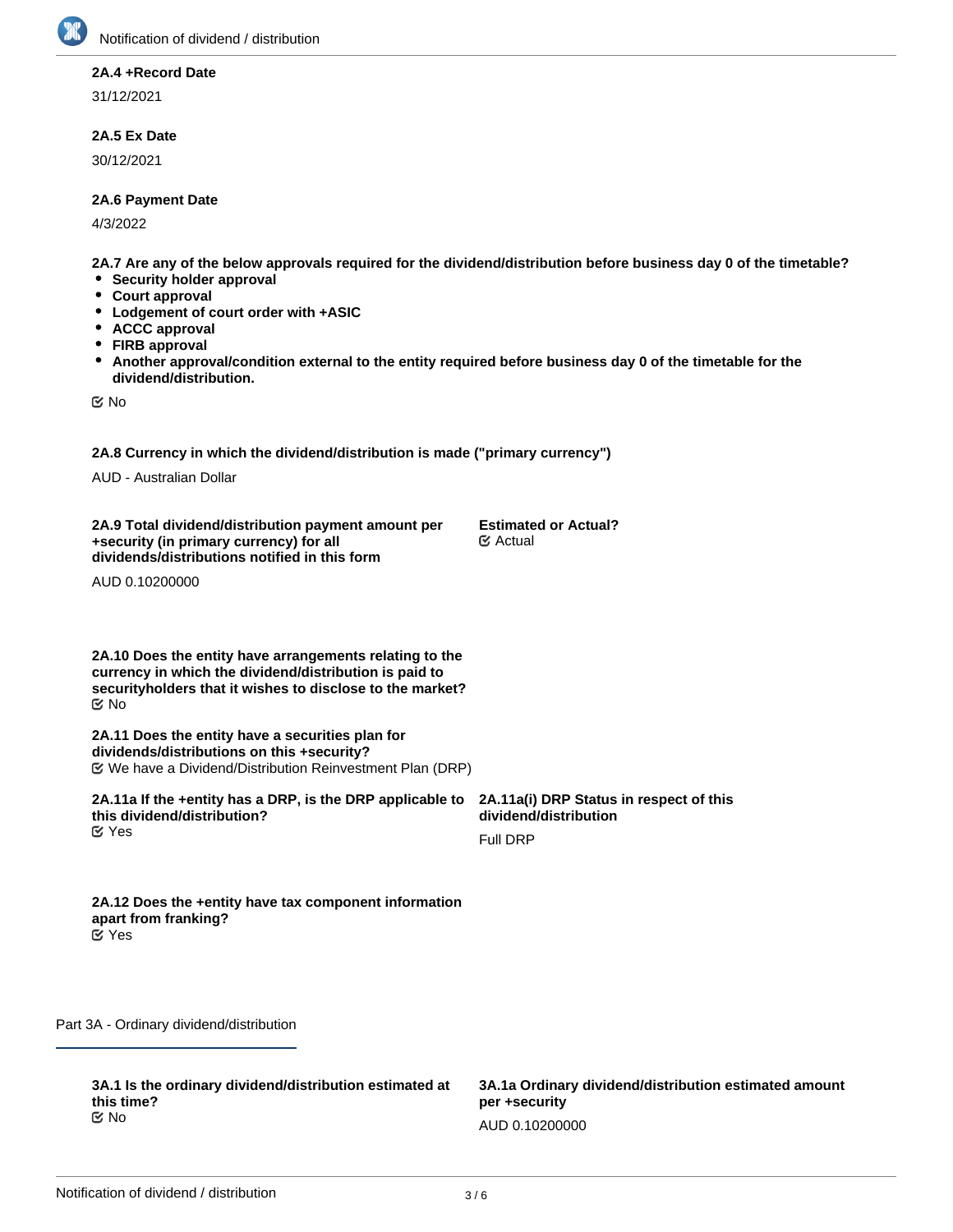

| 3A.1a(i) Date that actual ordinary amount will be<br>announced                                                | <b>Estimated or Actual?</b><br>$\mathfrak{S}$ Actual                |
|---------------------------------------------------------------------------------------------------------------|---------------------------------------------------------------------|
| 17/2/2022                                                                                                     |                                                                     |
| 3A.1b Ordinary Dividend/distribution amount per<br>security                                                   |                                                                     |
| AUD 0.10200000                                                                                                |                                                                     |
| 3A.2 Is the ordinary dividend/distribution franked?<br>$\mathfrak{C}$ No                                      |                                                                     |
| 3A.3 Percentage of ordinary dividend/distribution that is<br>franked                                          |                                                                     |
| 0.0000%                                                                                                       |                                                                     |
|                                                                                                               |                                                                     |
| 3A.4 Ordinary dividend/distribution franked amount per<br>+security                                           | 3A.5 Percentage amount of dividend which is unfranked<br>100.0000 % |
| AUD 0.00000000                                                                                                |                                                                     |
| 3A.6 Ordinary dividend/distribution unfranked amount<br>per +security excluding conduit foreign income amount |                                                                     |
| AUD 0.10200000                                                                                                |                                                                     |
| 3A.7 Ordinary dividend/distribution conduit foreign<br>income amount per security                             |                                                                     |
| AUD 0.00000000                                                                                                |                                                                     |

Part 3E - Other - distribution components / tax

## **3E.1 Please indicate where and when information about tax components can be obtained (you may enter a url).**

The tax components of the distribution will be announced to the ASX on or about 17 February 2022

3E.2 Please indicate the following information if applicable. (Refer Annual Investment Income Report specification for further information)

| <b>Field Name</b>                                                        | AIIR Specification Reference Value | Estimated/Actual |
|--------------------------------------------------------------------------|------------------------------------|------------------|
| Interest                                                                 | 9.79                               |                  |
| Unfranked dividends not<br>declared to be conduit foreign 9.80<br>income |                                    |                  |
| Unfranked dividends declared 9.81<br>to be conduit foreign income        |                                    |                  |
| Assessable foreign source<br>income                                      | 9.91                               |                  |
| Tax-free amounts                                                         | 9.96                               |                  |
| Tax-deferred amounts                                                     | 9.97                               |                  |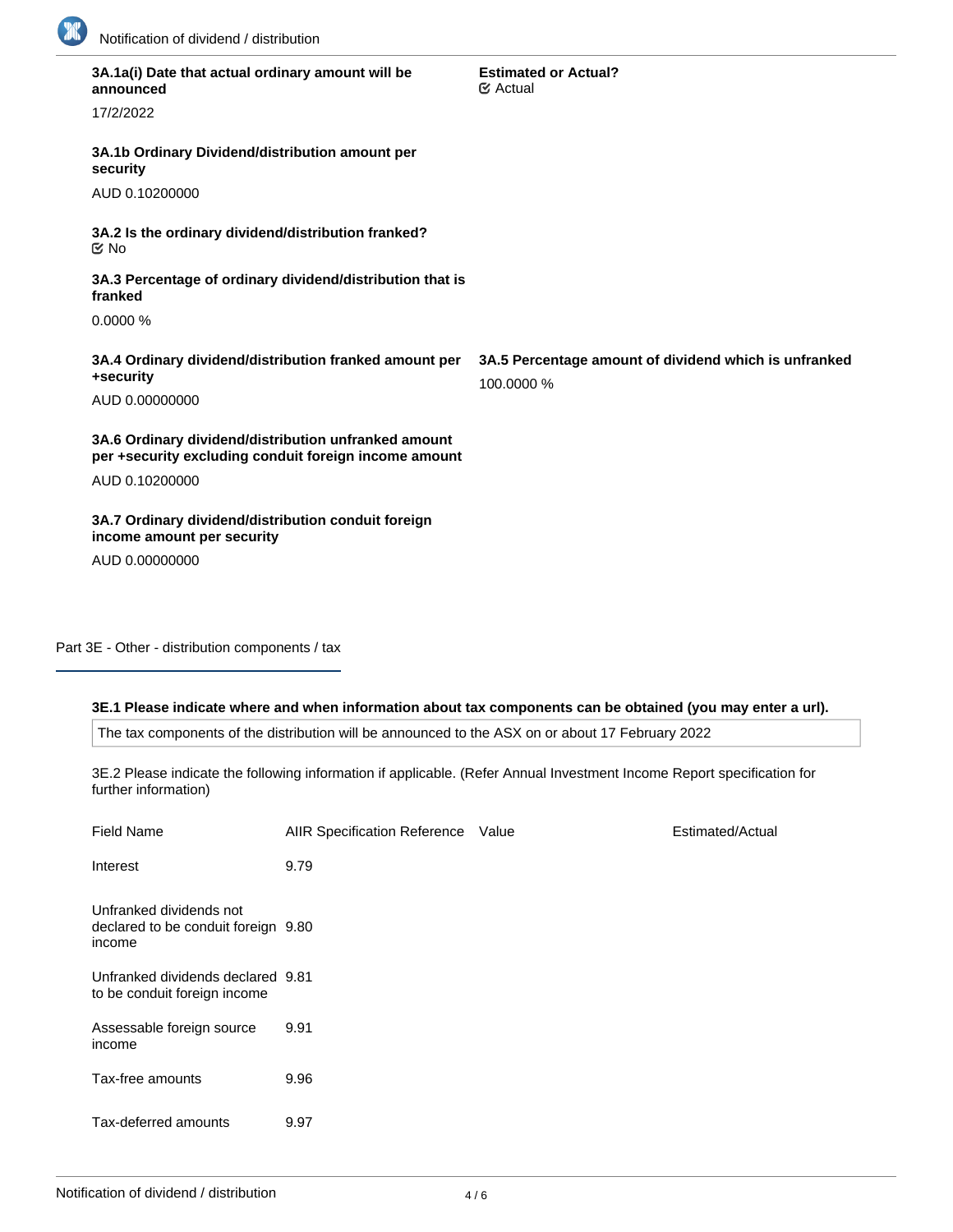Notification of dividend / distribution

| Managed investment trust<br>fund payments                           | 9.105 |
|---------------------------------------------------------------------|-------|
| Franked distributions from<br>trusts                                | 9.120 |
| Gross cash distribution                                             | 9.121 |
| Interest exempt from<br>withholding                                 | 9.122 |
| Capital Gains discount<br>method Non-Taxable<br>Australian property | 9.124 |
| Capital gains other<br>Non-Taxable Australian<br>property           | 9.126 |
| Other income                                                        | 9.130 |
| Royalties                                                           | 9.135 |
| NCMI                                                                |       |

Excluded from NCMI

Part 4A - +Dividend reinvestment plan (DRP)

**4A.1 What is the default option if +security holders do not indicate whether they want to participate in the DRP? 4A.2 Last date and time for lodgement of election notices to share registry under DRP 4A.3 DRP discount rate** 1.0000 % Do not participate in DRP (i.e. cash payment)

Tuesday January 4, 2022 17:00:00

**4A.4 Period of calculation of reinvestment price**

| <b>Start Date</b> | <b>End Date</b> |
|-------------------|-----------------|
| 30/12/2021        | 28/1/2022       |

#### **4A.5 DRP price calculation methodology**

Weighted average price of all sales of Stapled Securities recorded on ASX for each of the first 20 ASX Trading Days on and from the date the Stapled Securities trade on the ASX on an ex-entitlement basis.

| 4A.6 DRP Price (including any discount):                   | 4A.7 DRP + securities + issue date                                              |
|------------------------------------------------------------|---------------------------------------------------------------------------------|
| AUD 3.51180                                                | 4/3/2022                                                                        |
| 4A.8 Will DRP + securities be a new issue?<br><b>⊘</b> Yes | 4A.8a Do DRP + securities rank pari passu from + issue<br>date?<br>$\alpha$ Yes |

**4A.9 Is there a minimum dollar amount or number of +securities required for DRP participation?** No